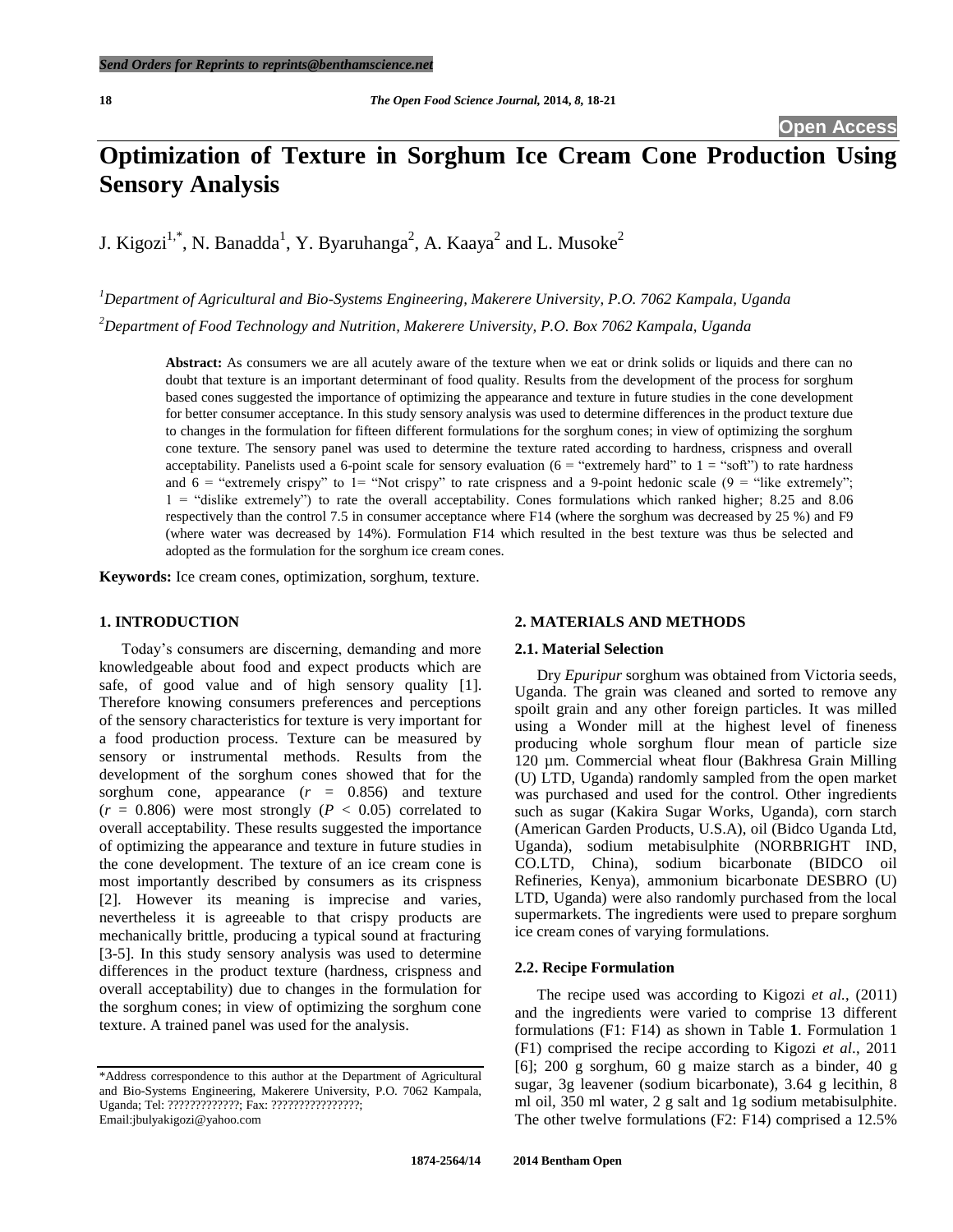| <b>Formulation/Description</b> | Sorghum Flour (g) | Sugar(g) | Maize Starch(g) | Water (ml) | $Oil$ (ml) | Leavener (g)   | Lecithin (g) |
|--------------------------------|-------------------|----------|-----------------|------------|------------|----------------|--------------|
| F 1 (original)                 | 400               | 80       | 120             | 700        | 16         | 6              | 7.28         |
| $F$ 2 (Low oil)                | 400               | 80       | 120             | 700        | 14         | 6              | 7.28         |
| $F_3$ (High oil)               | 400               | 80       | 120             | 700        | 18         | 6              | 7.28         |
| F 4 (Low maize)                | 400               | 80       | 100             | 700        | 16         | 6              | 7.28         |
| F5 (High maize)                | 400               | 80       | 140             | 700        | 16         | 6              | 7.28         |
| $F_6$ (low sugar)              | 400               | 60       | 120             | 700        | 16         | 6              | 7.28         |
| F 7(High sugar)                | 400               | 100      | 120             | 700        | 16         | 6              | 7.28         |
| F 8 (Low water)                | 400               | 80       | 120             | 600        | 16         | 6              | 7.28         |
| F 9 (High water)               | 400               | 80       | 120             | 800        | 16         | 6              | 7.28         |
| F10 (Low leavener)             | 400               | 80       | 120             | 700        | 16         | 5              | 7.28         |
| F11(High leavener)             | 400               | 80       | 120             | 700        | 16         | $\overline{7}$ | 7.28         |
| F 12(Low lecithin)             | 400               | 80       | 120             | 700        | 16         | 6              | 3.64         |
| F 13(High lecithin)            | 400               | 80       | 120             | 700        | 16         | 6              | 10.92        |
| F14(Low sorghum)               | 300               | 80       | 120             | 700        | 16         | 6              | 7.28         |
| F15(High sorghum)              | 500               | 80       | 120             | 700        | 16         | 6              | 7.28         |

#### **Table 1. Cone formulations.**

increase or decrease in oil, a 12.5% increase and decrease in lecithin, a 14% water increase or decrease in water, a 25% increase or decrease in sugar, a 16.7% increase or decrease in leavener, a 16.7% increase or decrease in maize starch and 25% decrease in sorghum, while keeping the amounts of other ingredients constant. The resulting batters were baked using a cone making machine at  $125^{\circ}$ C for the lower mould and  $175^{\circ}$ C for the upper mould which temperatures were determined experimentally and yielded the best end product. Dry ingredients were all first measured into a bowl and oil, lecithin, water added and mixing done using a hand mixer (Make: Philips Model HR1456) at low speed until all ingredients were well mixed to form a batter.

# **2.3. Determination of the Baking Time**

Preliminary experiments were done at constant baking time but it was realized that some cones did not attain readiness indicative that the variation in ingredients had an effect on the baking time. The baking time in minutes for each of the cone formulations was measured in three replicates using a stop clock. The clock was set to zero and started as soon as the batter was poured into the ice cream cone baking machine. End of baking was determined when the cones started browning and the clock stopped.

### **2.4. Determination of Ice Cream Permeability**

The ice cream permeability for cones baked from each of the fourteen cone formulations was determined. Ice cream permeability was measured as the time taken for ice cream to permeate through a given cone. Ten ice cream cones were set on test tube racks and loaded with soft serve ice cream. The time taken for the ice cream to permeate to the outside of the cone was measured in minutes and recorded as the ice cream permeability of the cone.

### **2.5. Sensory Analysis**

A trained consumer test panel (*n* =8) was recruited from the school of Food Technology, Nutrition and Bio-Engineering, Makerere University by polite solicitation. Panelists were selected based solely on interest, time availability, and lack of allergies to food products used in the study from a pool of 30 people and trained to identify differences in texture in the ice cream cones. The sensory panel was used to determine the texture rated according to hardness, crispness and overall acceptability. Panelists used a 6-point scale for sensory evaluation ( $6 =$  "extremely hard" to  $1 =$  "soft") to rate hardness and  $6 =$  "extremely crispy" to 1= "Not crispy" to rate crispness. Panelists used a 9-point hedonic scale (9 = "like extremely";  $8 =$  "like very much"; 7  $=$  "like moderately"; 6 = "like slightly"; 5 = "neither like nor dislike";  $4 =$  "dislike slightly";  $3 =$  "dislike moderately";  $2 =$ "dislike very much";  $1 =$  "dislike extremely") to rate the overall acceptability [7].

### **2.6. Data Analysis**

Means and standard deviations were calculated for each of the sensory attributes Consumer panel results were also analyzed using LSD for significance of mean differences compared to the control (F1) using SPSS 15.0. All analysis tests were performed at a significance level of 0.05.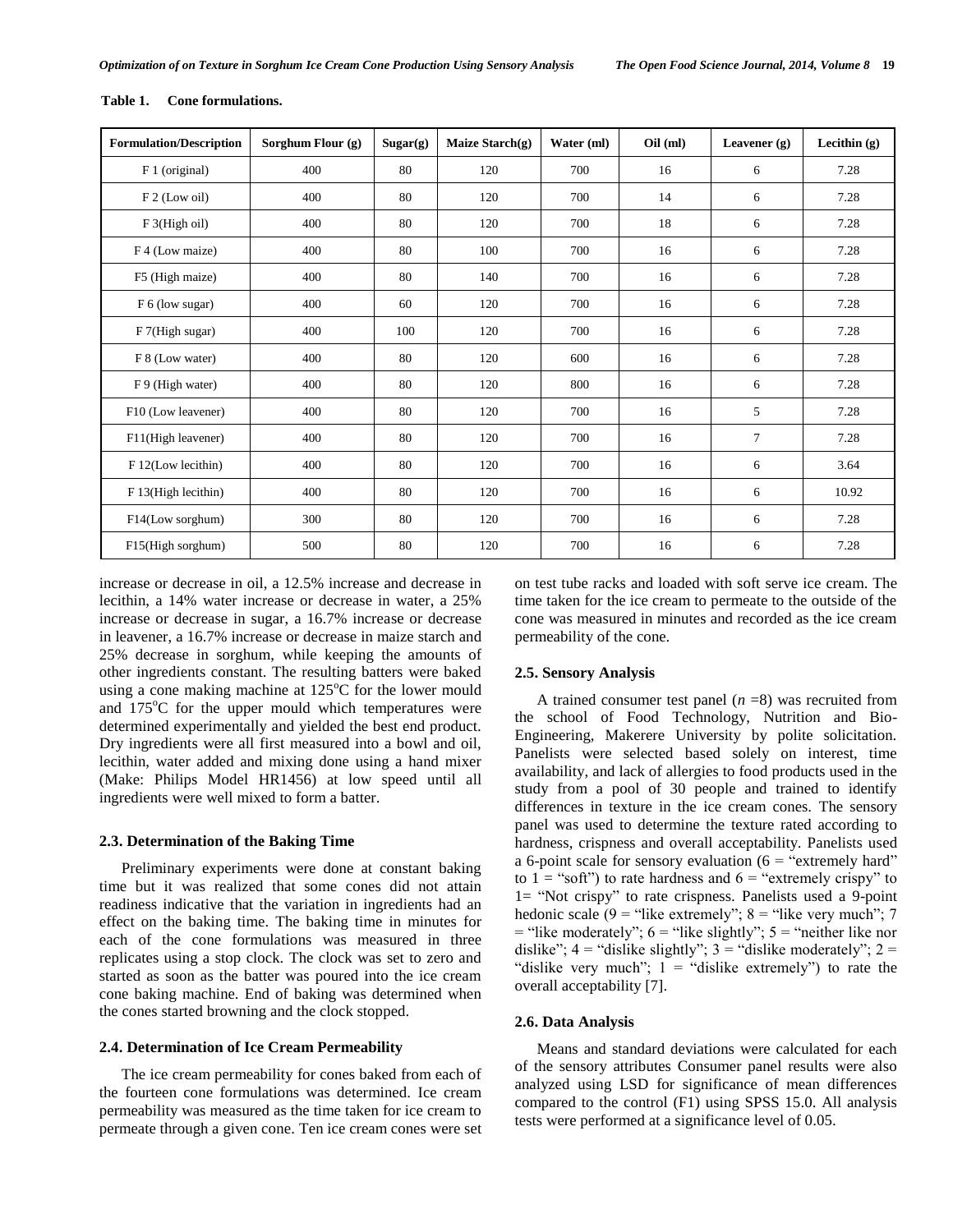### **3. RESULTS AND DISCUSSION**

Table **2** shows the results from the sensory analysis as well as the baking time of the cones. A decrease of 16.7% in maize starch and 14% increase in water resulted in a significant reduction in the mechanical hardness while 25% increase in sugar and a 14% decrease in water resulted in significant increase in the hardness of the cone. 12.5% decrease in oil , and 25% decrease in sorghum resulted in significant increase, in the crispness and overall acceptability while a 16.7% increase in maize starch, 25% increase in sugar resulted in significant decrease in the crispness and overall acceptability. These changes can be explained by the fact that a decrease in the ratio of starch to water results in a structure that is more densely packed due to incomplete gelatinization , with some of the starch remaining in the native form, and is harder and less crispy at the end of baking, the reverse also being true. This agrees with Hadiyanto *et al.*, (2006) that crispness is dependent on gelatinization which in turn is dependent on availability of water. The decrease in crispness due to increase in sugar is because sugar competes with the water for gelatinization [9, 10] Also according to Hadiayanto *et al*., (2006) [8] that lipids are hardly affected during baking but they affect softness, crispness and staling. As a result, 16.7% increase in maize starch, 25% increase in sugar, 16.7% decrease in leavener, 14% decrease in water and 12.5% increase in lecithin resulted in a decrease in the overall acceptability of the cone.

Cones formulations which ranked higher than the control (7.5) in consumer acceptance were those where the sorghum was decreased by 25% (8.25) and water decreased by 14% (8.06) this being because more water was availed thus increasing the extent of gelatinization. Decrease in oil also resulted in an increase in the consumer liking because high levels of oil soften the cone structure. Baking time was also decreased by increase in sugar, lecithin, water, maize starch and decrease in the water and the oil implying that these formulations can save on energy as compared to the control. Increase in sugar concentration results in quicker browning due to the milliard reaction and thus a reduction decrease in baking time [10-12]. Although formulation 14 and 9 gave cones that were accessed better for texture than the control, formulation 14 could not hold ice cream for long enough for ice cream (10 minutes) (Table **6**-**2**) to be eaten which is about 18 minutes (Kigozi, 2011). Formulation 9 yielded was able to hold ice cream for long enough for ice cream

### **CONCLUSION**

In this study sensory analysis was used to determine differences in the product texture (hardness, crispness and overall acceptability) due to changes in the formulation for the sorghum cones; in view of optimizing the sorghum cone texture. A trained panel was used for the analysis. Cones formulations which ranked higher than the control (7.5) in consumer acceptance were those where F14 where the sorghum was decreased by 25 % (8.25) and F9 where water was decreased by 14% (8.06). Cones from formulation F14 which had the best texture compared to the control when checked for ice cream permeability were found to be too weak. They crumbled within 10 minutes. Cones from

| <b>Formulation</b>     | Hardness <sup>a</sup> µ $(SD)$ | Crispness <sup>b</sup> $\mu(SD)$ | Overall acceptability <sup>c</sup> $\mu(SD)$ | Ice cream permeability (min) | <b>Baking time</b><br>(min) |
|------------------------|--------------------------------|----------------------------------|----------------------------------------------|------------------------------|-----------------------------|
| F 1 (original)         | 3.75(0.46)                     | 4.38(0.74)                       | 7.50(0.92)                                   | 22.0                         | 6.5                         |
| $F$ 2 (Low oil)        | 4.00(0.53)                     | 4.13(0.83)                       | 7.11(0.92)                                   | 28.6                         | 5.5                         |
| $F3$ (High oil)        | 3.22(0.67)                     | 3.00(0.00)                       | 6.00(0.00)                                   | 35.54                        | 6.15                        |
| F 4 (Low maize)        | $2.75(0.70)*$                  | 4.38(0.74)                       | 7.25(1.28)                                   | 20.0                         | 6.25                        |
| F5 (High maize)        | 4.75(0.75)                     | $2.75(0.89)^*$                   | $5.00(0.00)*$                                | 49.3                         | 5.0                         |
| F 6 (low sugar)        | 3.06(0.56)                     | 4.50(0.93)                       | 7.60(0.74)                                   | 21.0                         | 6.25                        |
| F 7(High sugar)        | $4.75(0.71)^*$                 | $2.75(0.71)^*$                   | $5.00(0.00)*$                                | 60.03                        | 5.5                         |
| F 8 (Low water)        | $4.88(0.64)$ *                 | $2.63(1.19)^*$                   | $4.50(2.61)^*$                               | 60.05                        | 5.5                         |
| F 9 (High water)       | $2.75(0.88)$ *                 | 4.88(0.83)                       | 8.06(0.78)                                   | 19.2                         | 5.0                         |
| F10 (Low leavener)     | 3.67(0.87)                     | $3.44(0.88)$ *                   | $5.94(1.18)$ *                               | 44.7                         | 6.5                         |
| F 11(High leavener)    | 3.38(1.18)                     | 4.50(0.00)                       | 7.28(0.0)                                    | 25.0                         | 5.0                         |
| F 12(Low lecithin)     | 4.22(0.99)                     | 4.00(1.10)                       | 6.63(0.52)                                   | 57.0                         | 5.67                        |
| $F 13$ (High lecithin) | 3.25(1.28)                     | 3.63(1.10)                       | 6.25(0.88)                                   | 35.2                         | 4.5                         |
| F14 (low sorghum)      | 3.00(0.75)                     | 5.13(0.83)                       | 8.25(0.71)                                   | 10.10                        | 5.0                         |

**Table 2. Sensory attributes and overall acceptability of Ice cream cones as rated by 8 trained panelists.**

<sup>a</sup>Scale for Hardness: Range  $6=$  "extremely hard" to  $1 =$  "soft"

<sup>b</sup>Scale for Crispness: Range  $6 =$  "extremely crispy" to  $1 =$  "not crispy" Scale for overall acceptability  $9 =$  "like extremely" to  $1 =$  "dislike extremely"

\*Significantly different from the control at a 0.05 level of significance